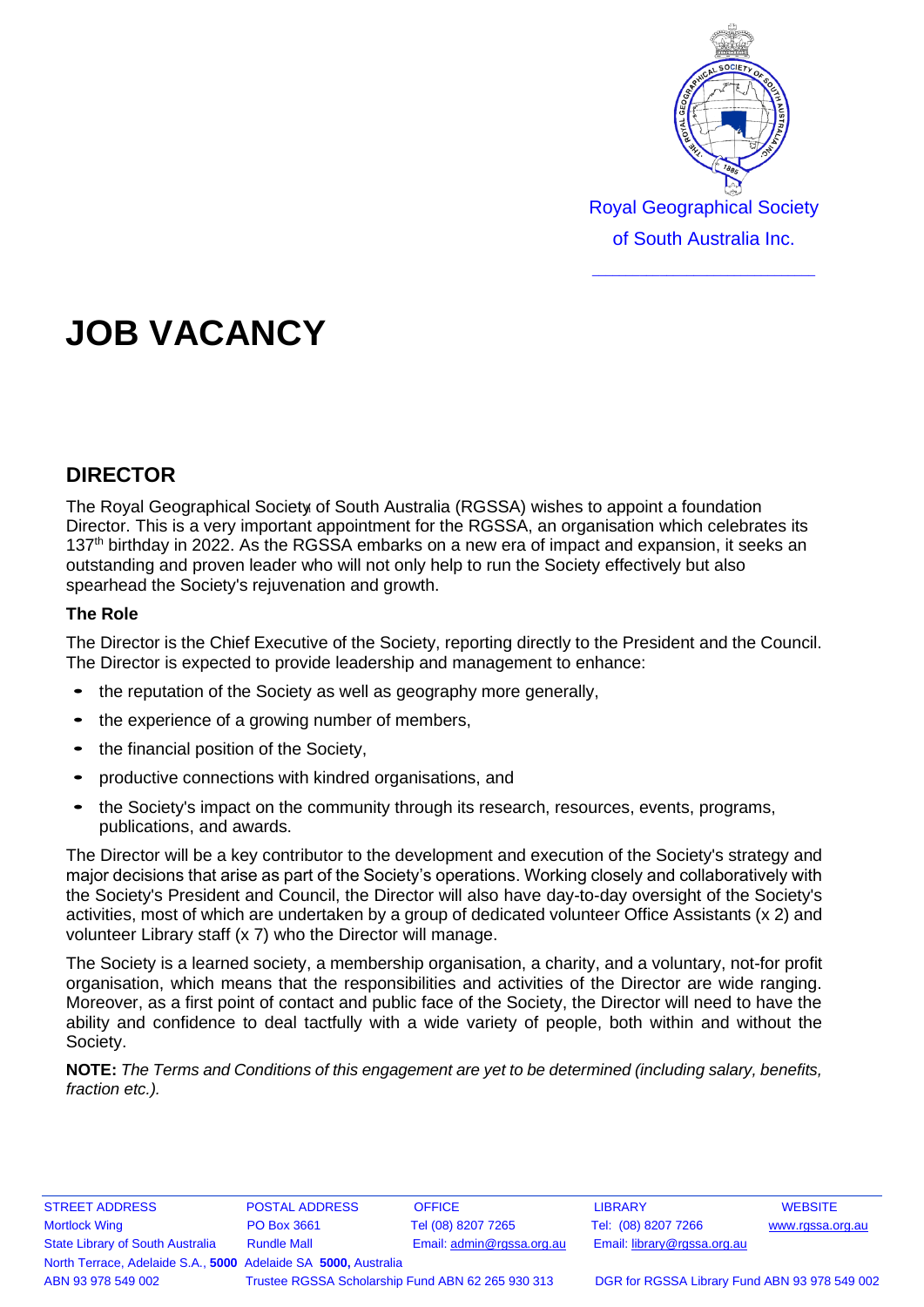#### *Director's Responsibilities within the Society*

- 1. Work in collaboration with the President and Council to drive the Society's strategic development and facilitate the fulfilment of the Society's mission at both a strategic and operational level;
- 2. Lead on the implementation of the Society's strategic and financial plans, including developing annual work plans and meeting agreed performance targets;
- 3. Provide effective and empathetic leadership to the Society's volunteers, recruiting, developing, and empowering colleagues and promoting diversity, equality and inclusion;
- 4. Work with volunteers to support the efficient and effective running of the Society's Office, including management of correspondence and social media, oversight of the AGM, award presentation functions, , and records management practices etc;
- 5. Oversee the efficient management of the Society's assets, including its extensive and valuable Collections, and work with the Treasurer to ensure that financial processes and reporting are robust;
- 6. Ensure that the Society complies with its statutory and regulatory obligations (e.g., equal opportunities, workplace health and safety), in a timely and effective manner, including the preparation of annual reports and financial statements, and the regular review of risks and the implementation of mitigation strategies;
- 7. Attend and play an active role in the meetings of Council and its Committees (as appropriate), assisting Committee Chairs to resolve operational matters, and supporting continuity within the context of regular changes amongst the elected members;
- 8. Lead the Society's marketing and fundraising, seeking and developing opportunities for growth and income diversification (e.g. grants; digital assets/NFTs) across the range of the Society's activities, and foster prospective donations;
- 9. Be alert to changes in the external environment and lead the development of new initiatives as opportunities arise.

#### *Director's Broader Responsibilities*

- 1. Represent and act as a spokesperson for the Society in the media, at political and administrative levels within government, at fellow learned societies, and with other stakeholder groups;
- 2. Promote and advocate for geography and the Society, demonstrating the value that geography brings to society, 'the economy, and the environment;
- 3. Ensure that the Society engages with and supports stakeholder groups in research and higher education, expedition and field science, school education, the professional workplace, and amongst policy makers and the public;
- 4. Work co-operatively with stakeholder geographical communities in Australia and overseas to advance geographical understanding and education;
- 5. Engage with the membership at all levels and encourage volunteer involvement with the Society;
- 6. Encourage and engage in activities that promote Geography and the Society to students, their teachers, and the wider public to aid recruitment into the discipline and the Society and their long term wellbeing;
- 7. Continue to develop the Society's external profile and standing.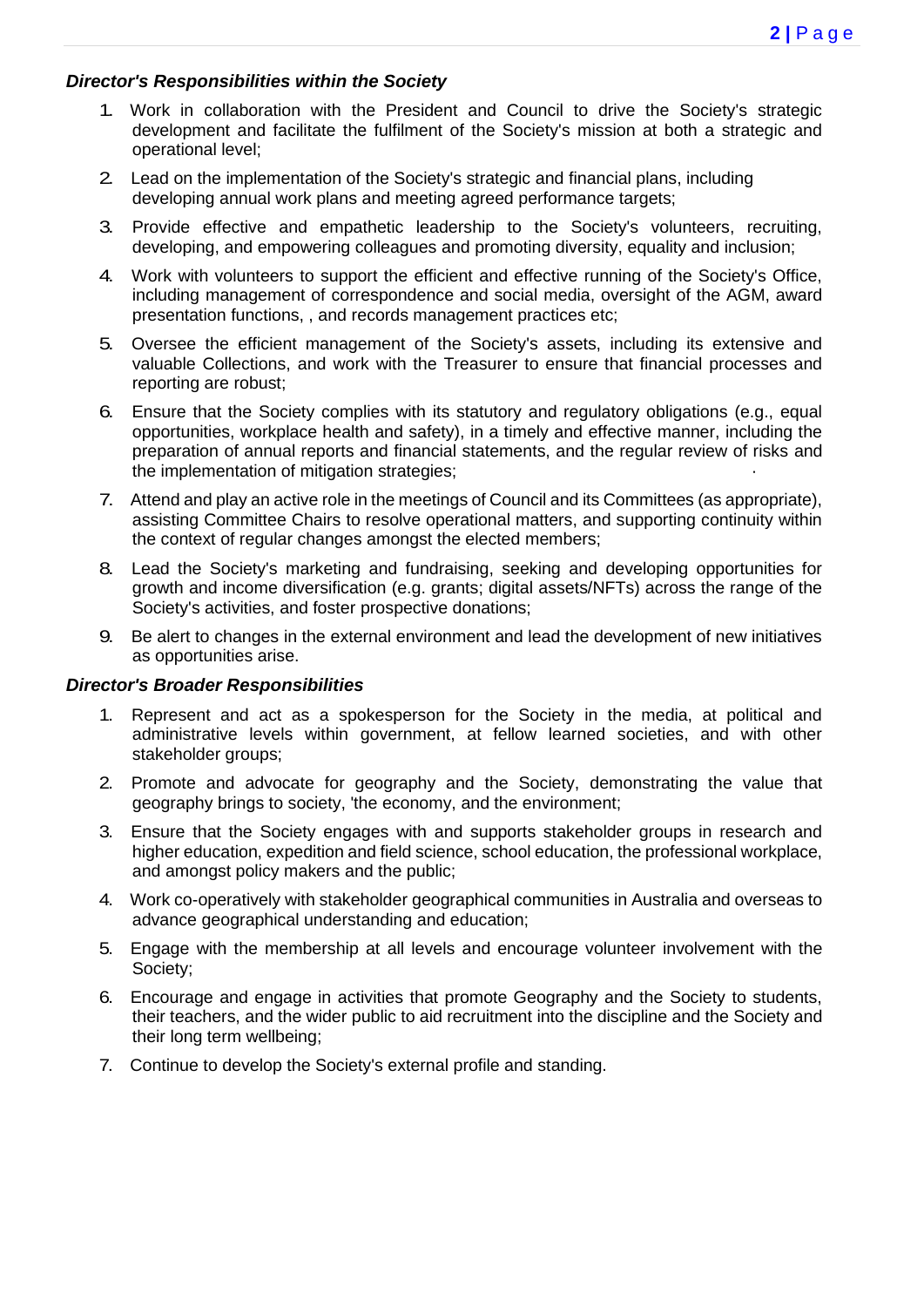#### **The Successful Candidate**

The role of Director calls for a wide range of abilities. The successful candidate will demonstrate a willingness to develop additional skills to meet the needs of the Society as they evolve over time, as well as an ability to work collaboratively with the President, Council, and volunteers, drawing upon their knowledge and expertise for the benefit of the Society.

The successful candidate will be an engaged geographer, with credibility to the geographical community, and the ability to be a compelling advocate for the discipline with a wide range of stakeholders. S/he will be able to show a commitment to the objectives of the Society and its range of activity and interests. They should also be able to satisfy the selection criteria set out below.

#### **Selection Criteria**

The following are the requirements for this post. These are the criteria against which candidates will be shortlisted and judged and it is in your interest to ensure that you cover these areas in your application.

#### **Essential**

- 1. Postgraduate degree in geography or cognate discipline (preferably at doctoral level), coupled with an extensive and broad understanding of the discipline and its cognate fields.
- 2. Experience as a successful advocate of the discipline of geography.
- 3. Proven competence in managing financial and non-financial resources in a complex organisation, preferably accompanied by appropriate formal qualifications (e.g. management, finance).
- 4. A demonstrated track record of developing and executing successful strategic change.
- 5. Significant record of organisational leadership within diverse teams, particularly involving volunteers.
- 6. Excellent interpersonal, negotiation, and relationship management skills across all · levels, including the ability to work collaboratively with the Society's President and Council, as well as diverse volunteers and stakeholders.
- 7. Demonstrated skills in stakeholder engagement and negotiation.
- 8. Excellent written, oral, and graphic communication skills. IT skills, with a good working knowledge of Microsoft Office, are expected.

#### **Desirable**

- 1. Comprehension of Australian educational and geographical governance arrangements.
- 2. Understanding of Australian government relationships (state, federal, and local).
- 3. Understanding of Australia's historical trajectory.
- 4. · Proven record of attracting grants and philanthropic and/or partnership donations.
- 5. Not-for-profit managerial experience in a sector relevant to the activities of the Society.
- 6. Sound knowledge\_ of marketing.
- 7. Experience in scholarly/popular publishing, copyright, and effective mass media communication.

#### **EEO Statement**

The RGSSA is committed to all aspects of equal opportunity, diversity and inclusion in the workplace and to providing all members and visitors with a safe, respectful and rewarding and flexible environment free from all forms of unlawful discrimination, harassment, bullying, vilification and victimisation. The RGSSA makes decisions on employment, promotion, and reward based on merit.